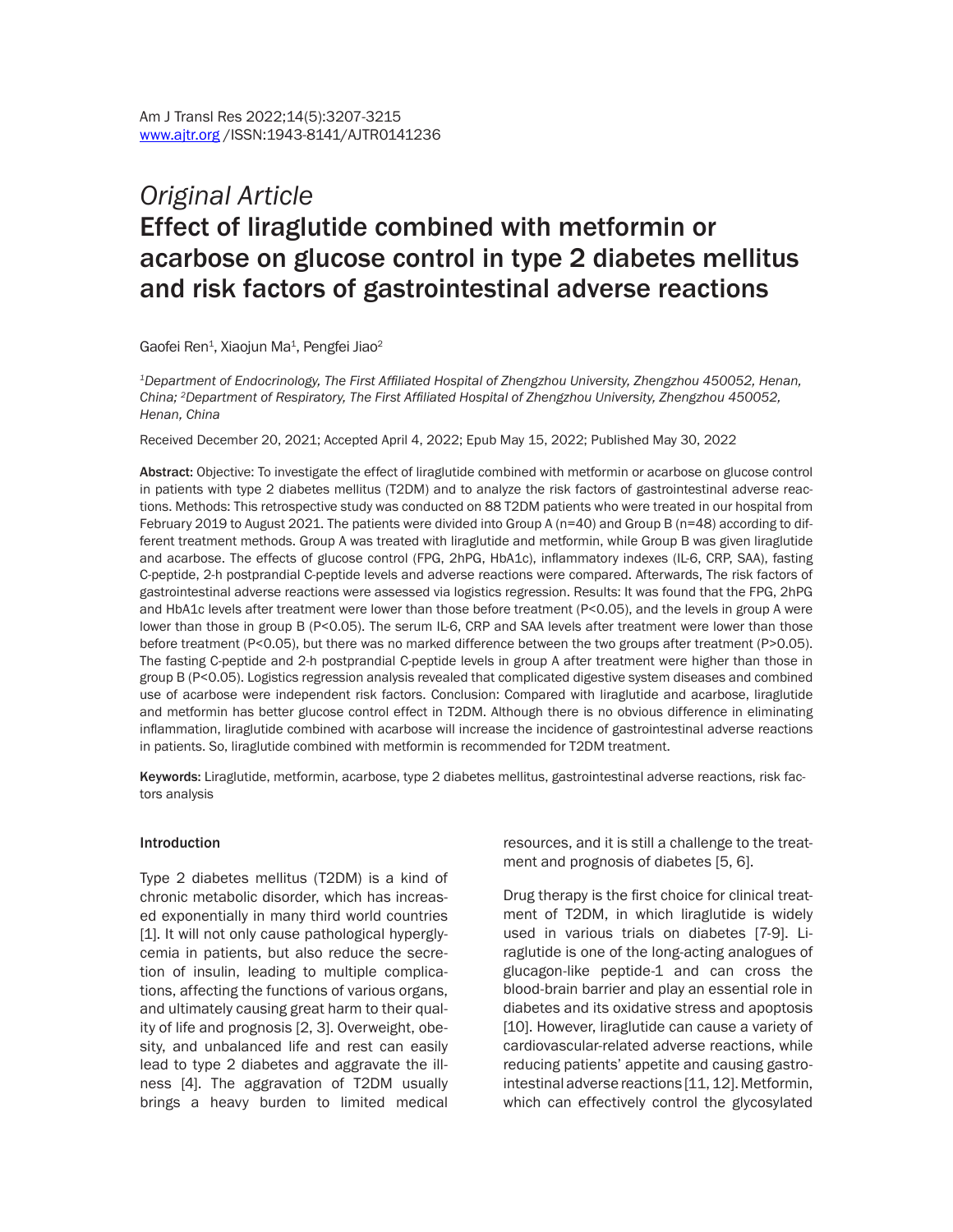blood glucose and blood glucose level of patients, so as to avoid complications, is widely used in treating diabetes [13]. Metformin has been used clinically for 60 years. It can effectively improve the cardiovascular function caused by diabetes [14]. Acarbose is a kind of α-glycosidase inhibitor, which can effectively inhibit the synthesis of sucrase, pancreatic amylase and small intestinal epithelial glucoamylase, hinder the degradation of intestinal carbohydrates and reduce plasma insulin secretion [15].

Liraglutide in combination with metformin or acarbose has been proved to be effective in T2DM treatment. But it is vague whether there is a difference in the efficacy of the two schemes. Early studies have shown that combination of drugs can reduce the incidence of adverse reactions in patients. Whether the two regimen can reduce the incidence of gastrointestinal adverse reactions needs further analysis.

The purpose of this research was to analyze the efficacy of liraglutide combined with metformin or acarbose in T2DM patients and to explore the risk factors of gastrointestinal adverse reactions.

# **Methods**

# *General data*

A retrospective analysis was conducted on 88 T2DM patients who were treated in our hospital from February 2019 to August 2021. The patients were divided into group A (n=40) and group B (n=48) according to different treatment methods. The research was approved by the Ethics Committee of our hospital, and the subjects and their guardians were informed and signed a fully informed consent form. Ethics code: 2019A041LL (trial).

Inclusion criteria: ① Patients met the World Health Organization diagnostic criteria for diabetes [16] and were diagnosed as T2DM; ② Patients with complete clinical data; ③ Patients who could cooperate in the study. Exclusion criteria: ① Patients who were allergic to insulin; ② Patients with severe hypoglycemia; ③ Patients with acute complications of diabetes in the last 6 months; ④ Patients with hypertension nephropathy and nephritis hematuria; ⑤ Patients with irregular life pattern; ⑥ Patients who were transferred to the hospital midway, switched to other treatment schemes, lost follow-up or dropped out of the experiment; ⑦ Patients with poor compliance and could not complete the test as required.

# *Treatment methods*

Group A was treated with liraglutide and metformin. The patients were given subcutaneous injection of liraglutide [Novo Nordisk (China) Pharmaceutical Co., Ltd. SFDA Approval No. J20160037] 0.6 mg each time, once a day for 15 weeks. On this basis, 0.85 g metformin hydrochloride tablets (Sino-American Shanghai Squibb Pharmaceuticals Co., Ltd., SFDA Approval No. H20023370) were given orally once a day.

Group B: Patients were given subcutaneous injection of liraglutide [Novo Nordisk (China) Pharmaceutical Co., Ltd. SFDA Approval No. J20160037] 0.6 mg each time, once a day for 15 weeks. Additionally, acarbose tablets (Bayer Healthcare Co., Ltd., SFDA Approval No. H20023370) were given 50 mg each time, three times a day.

During this period, the diet of both groups was controlled. The patients were required to reduce the intake of sugar and have more exercies.

# *Serum collection*

The venous blood 5 mL of patients was collected and placed at room temperature for 30 min, then centrifuged at 4°C, 1500× g for 10 min, and stored in a refrigerator at -70°C.

## *Outcome measures*

# *Main outcome measures*

*Glucose control effect:* The levels of blood glucose and insulin in both groups were evaluated before and after treatment (1 day after treatment). Fasting blood glucose (FBG) and 2-hour postprandial blood glucose (2hPBG) were measured by blood glucose analyzer. Patients' glycated hemoglobin (HbAlc) was measured by an automatic biochemical analyzer.

*Determination of C-peptide:* C-peptide was detected before and 1 day after treatment in two groups of patients. It was then determined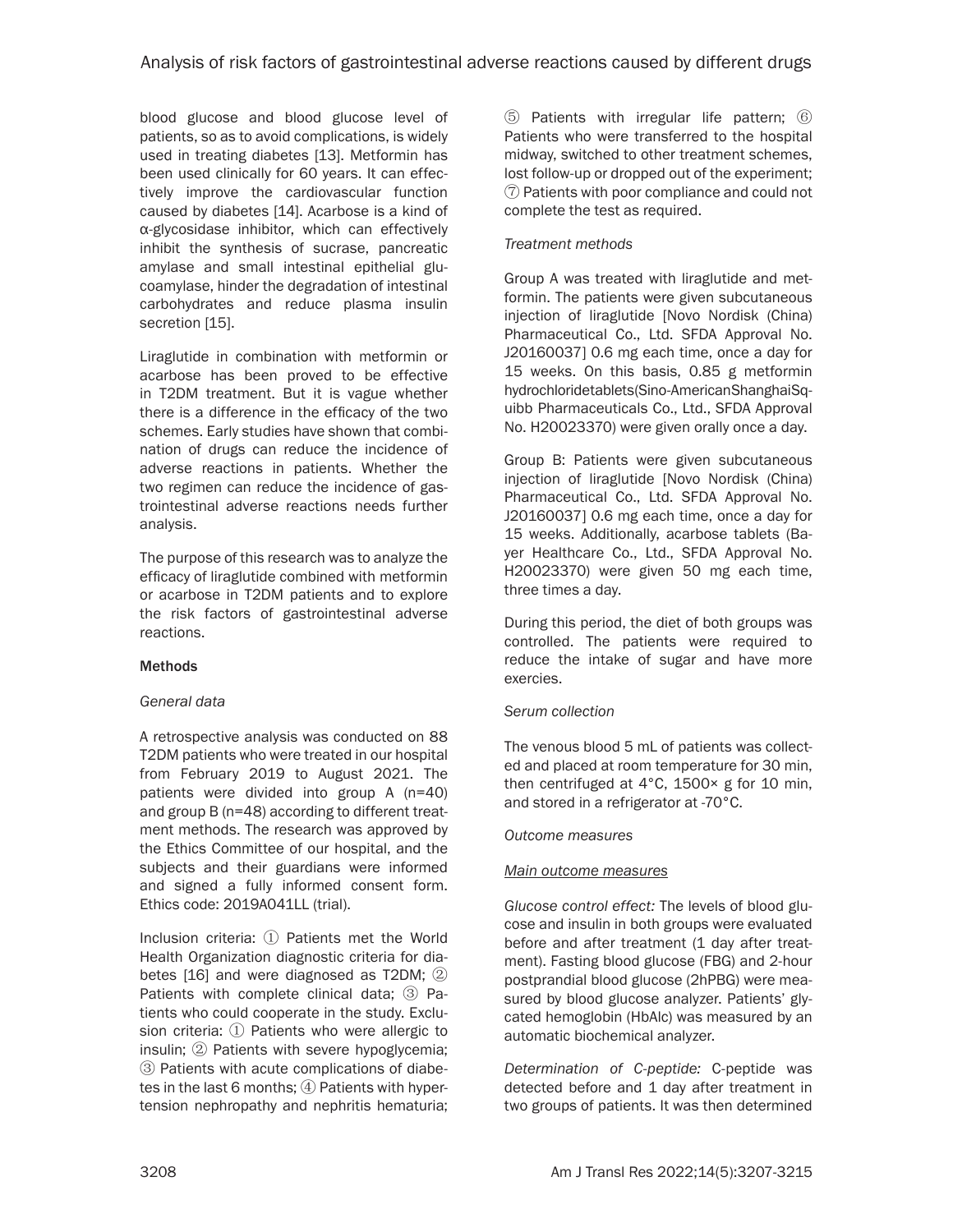Analysis of risk factors of gastrointestinal adverse reactions caused by different drugs

| $\frac{1}{2}$ . The state of the state of patients in (iv) (include $\frac{1}{2}$ or |                  |                  |               |         |  |  |
|--------------------------------------------------------------------------------------|------------------|------------------|---------------|---------|--|--|
| Factor                                                                               | Group A $(n=40)$ | Group B $(n=48)$ | $t/x^2$ value | P value |  |  |
| Average age (years)                                                                  | 50.53±6.96       | $51.21 \pm 6.53$ | 0.47          | 0.638   |  |  |
| BMI ( $kg/m2$ )                                                                      | 23.26±2.12       | 22.98±2.57       | 0.55          | 0.584   |  |  |
| Average course of disease (years)                                                    | $3.54 \pm 0.32$  | $3.61 \pm 0.29$  | 1.08          | 0.285   |  |  |
| Gender                                                                               |                  |                  | 0.01          | 0.907   |  |  |
| Man                                                                                  | 18 (45.00)       | 21 (43.75)       |               |         |  |  |
| Woman                                                                                | 22 (55.00)       | 27 (56.25)       |               |         |  |  |
| Residence                                                                            |                  |                  | 0.04          | 0.851   |  |  |
| Villages                                                                             | 14 (35.00)       | 17 (35.42)       |               |         |  |  |
| Cities and towns                                                                     | 26 (65.00)       | 29 (64.58)       |               |         |  |  |
| Working condition                                                                    |                  |                  | 0.23          | 0.633   |  |  |
| Lay-off/retirement                                                                   | 23 (57.50)       | 30 (62.50)       |               |         |  |  |
| Incumbent                                                                            | 17 (42.50)       | 18 (37.50)       |               |         |  |  |
| <b>Drinking</b>                                                                      |                  |                  | 0.05          | 0.815   |  |  |
| <b>Yes</b>                                                                           | 21(52.50)        | 24 (50.00)       |               |         |  |  |
| <b>No</b>                                                                            | 19 (47.50)       | 24 (50.00)       |               |         |  |  |
| Smoking                                                                              |                  |                  | 1.52          | 0.218   |  |  |
| Yes                                                                                  | 28 (70.00)       | 39 (81.25)       |               |         |  |  |
| No                                                                                   | 13 (30.00)       | 9(18.75)         |               |         |  |  |
| Past medical history                                                                 |                  |                  |               |         |  |  |
| Hypertension                                                                         | 18               | 27               | 1.105         | 0.293   |  |  |
| Hyperlipidemia                                                                       | 10               | 11               | 0.052         | 0.819   |  |  |
| Chronic obstructive pulmonary disease                                                | 6                | 8                | 0.045         | 0.831   |  |  |
| Complicated by digestive system diseases                                             | 12               | 15               | 0.016         | 0.899   |  |  |

**Table 1.** General data of two groups of patients  $[n \ (\%)$  (Means  $+$  SD) $]$ 

by radioimmunoassay kit of Depp (Tianjin). The inter- and intra-assay coefficients of variation (CVs) were 4.4% and 9.8%, respectively. The levels of fasting C-peptide and postprandial 2h C-peptide in venous blood of patients were measured.

*Inflammation index:* Inflammation indexes of patients were detected before and 1 day after treatment. Enzyme-linked immunosorbent assay (ELISA) was applied to detect C-reactive protein (CRP, Shanghai, China, mlbio, ml05- 7570), interleukin-6 (IL-6, Shanghai, China, mlbio, ml058097) and serum amyloid A (SAA, Shanghai, China, mlbio, ml060332).

*Efficacy evaluation:* The efficacy evaluation of two groups of patients was tested. Markedly effective: After treatment, the symptoms of patients basically disappeared (FBG<7.2 mmol/L, 2hPBG<8.3 mmol/L). Effective: After treatment, the symptoms of patients were obviously improved (FGB<8.3 mmol/L and 2hPBG<10.0 mmol/L). Ineffective: After treatment, the symptoms of patients was not improved, and the blood glucose did not meet the above standards. Total effective rate = (markedly effective + effective)/total cases ×100%.

## *Secondary outcome measures*

*Adverse reactions:* A series of adverse reactions during the treatment was observed, including edema, nausea, gastrointestinal discomfort and hypoglycemia. Logistic regression was used to assess the risk factors of gastrointestinal adverse reactions.

## *Statistical methods*

SPSS22.0 statistical software (Easybio, China) was used for data analysis. The counting data were tested by  $\chi^2$  test. The measured data, expressed as (mean  $\pm$  standard deviation), were assessed via independent sample t-test. While those within groups were evaluated via paired t-test. Logistic regression method was used to evaluate the risk factors for gastrointestinal adverse reactions in T2DM patients. GraphPadPrism8 software was used to for figure rendering. P<0.05 was regarded as statistically significant.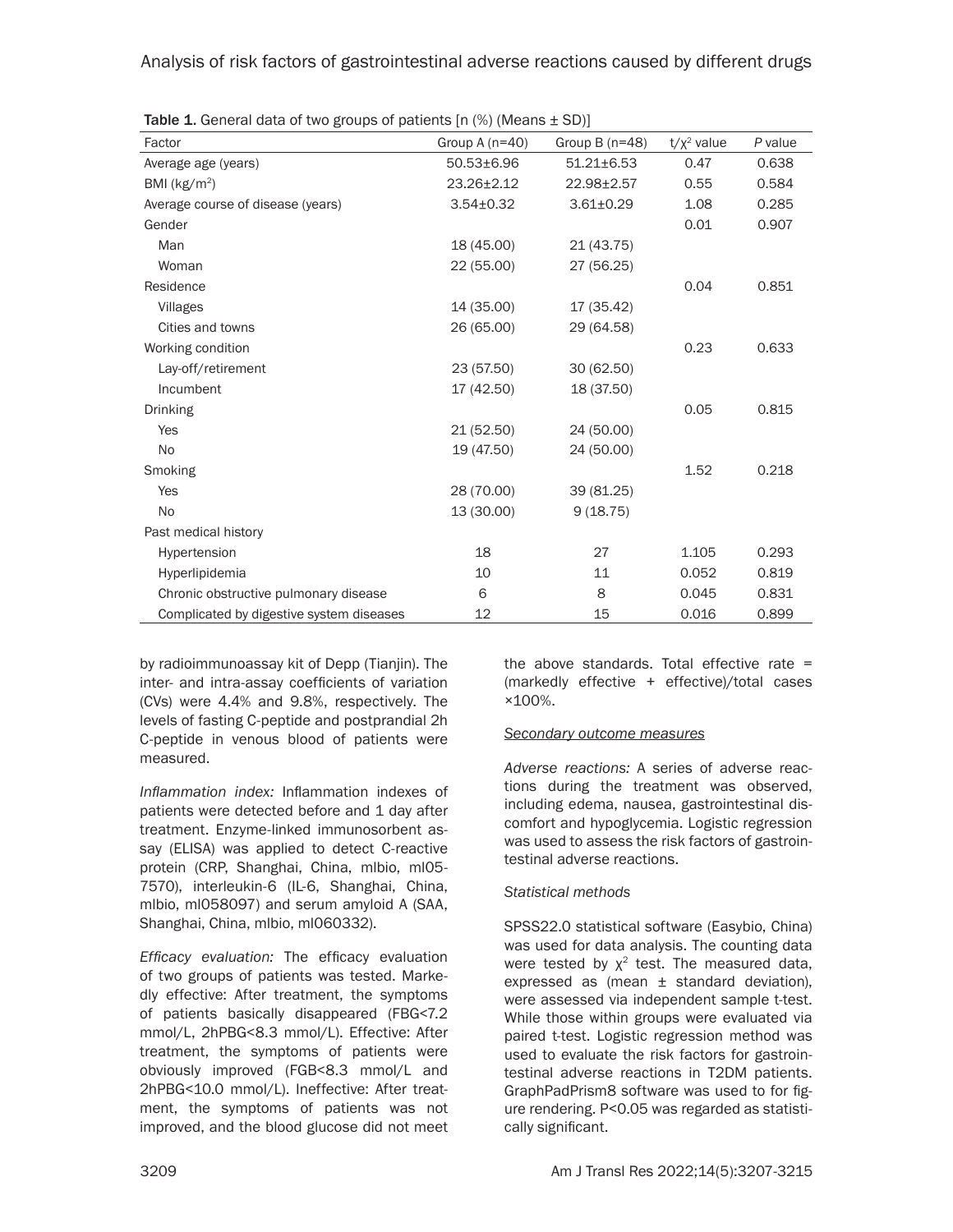

Figure 1. Changes of blood glucose in both groups. A. FGB level in patients before and after treatment; B. 2hPG level before and after treatment in both groups; C. HbA1c level before and after treatment. Note: \*P<0.05, compared with before treatment; ^P<0.05, compared with group B after treatment.

## **Results**

## *General data*

According to the baseline data of both groups, there was no obvious difference in average age, gender, body mass index (BMI), and drinking or smoking history (P>0.05), indicating the two groups were comparable (Table 1).

## *Effect on Glucose control (FPG, 2hPG, HbA1c)*

It was found that before treatment, there was no difference in the FPG, 2hPG and HbA1c levels between group A and B (P>0.05); But after



Figure 2. Changes of C-peptide levels in both groups of patients. A. C-peptide level in patients before and after treatment; B. 2h C-peptide level in patients before and after treatment. Note: \*P <0.05, compared with before treatment; ^P<0.05, compared with group B after treatment.

one day of treatment, those levels in both groups reduced, and the levels in group A were even lower than those in group B (P<0.05) (Figure 1).

## *C-peptide determination*

It was found that there was no difference in fasting C-peptide and postprandial 2h C-peptide levels between two groups before treatment (P>0.05). After treatment, the levels in both groups were higher than those before treatment (all P<0.05), and the levels in group A were significantly higher than those in group B (both P<0.05) (Figure 2).

## *Inflammatory indicators*

It was found that the IL-6, CRP and SAA levels in both groups were not different before treatment (P>0.05), but after treatment, the levels were lower than those before treatment (P<0.05). However, there was no difference in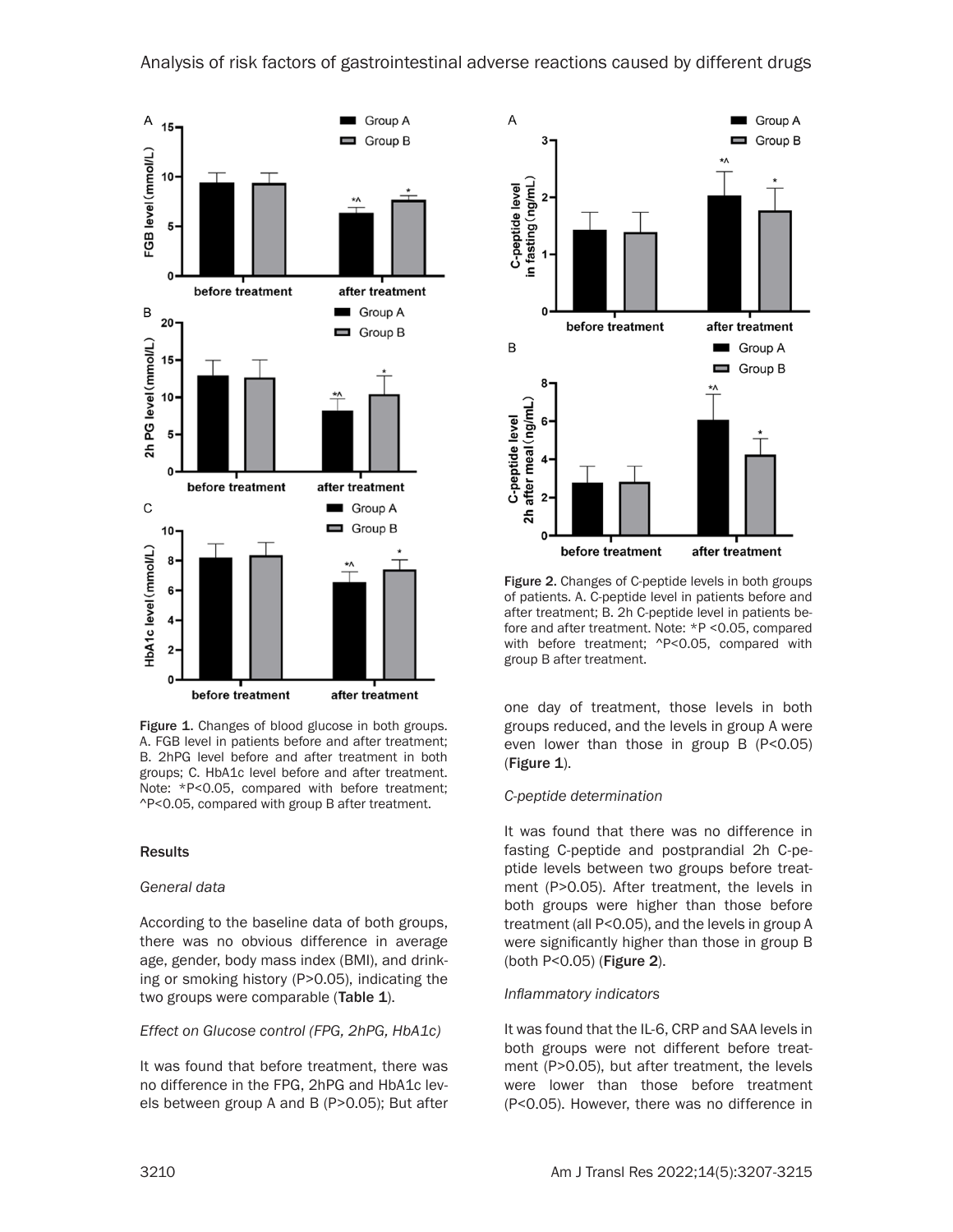

Figure 3. Changes of inflammatory indexes in both groups before and after treatment. A. IL-6 level in patients before and after treatment; B. CRP level in patients before and after treatment; C. SAA level in patients before and after treatment. Note: \*P<0.05, compared with before treatment.

inflammatory indexes between groups (P>0.05) (Figure 3).

## *Efficacy*

It was found that the total effective rate in patients of Group A was higher than that in group B (P<0.05) (Table 2).

# *Adverse reactions*

There was no marked difference in the incidence of adverse reactions between Groups A and B (P<0.05) (Table 3).

*Analysis of risk factors of gastrointestinal adverse reactions*

The adverse reactions of two groups of patients were counted and analyzed. The results manifested that there were 16 cases of gastrointestinal reaction in group A and 35 in group B. There was marked difference in gastrointestinal adverse reactions between two groups through chi-square test (P<0.05) (Table 4). Then patients were divided into groups based on the occurrence of gastrointestinal tract, and the clinical data were collected (Table 5). Through univariate and multivariate analysis, it was found that digestive system diseases and treatment were independent factors of gastrointestinal reaction (Table 6).

# **Discussion**

As the fifth leading cause of death worldwide, the number of people with diabetes is rising sharply [17, 18]. T2DM is the most common type of diabetes, accounting for almost 90% of the patients. It causes many complications, thus bringing about great damage to the quality of life and organ function of patients [19]. Hence, the treatment plan, the inhibition of inflammation caused by various complications of diabetes, and the prognosis have become research hotspots [20].

2hPG, FPG and HbA1c play an essential role in the detection and prognosis of diabetes, and these three indexes are independent of each other [21]. HbA1c is widely used as a diagnostic marker for T2DM, which reflects the average plasma glucose level in the first 2-3 months [22]. Although the measurements of FPG and 2hPG can reflect patients' blood glucose levels to some extent, additional detection of HbA1c can provides more accurate result and can predict the risk of future diabetic complications such as cardiovascular disease. Meanwhile higher HbA1c is associated with higher CVD risk and total mortality [23]. As shown in this study, the 2hPG, FPG and HbA1c levels in group A after treatment were markedly lower than those in group B. After all, acarbose is still a kind of oligosaccharide containing pseudosaccharides, and its inhibitory effect on various intestinal maltase, sucrase, dextrinase and glucosamylase is very limited. It can only inhibit or postpone the absorption of various carbohydrates [24]. As a natural product used in herbs, metformin can directly or indirectly act on the liver to reduce glucose production and play a role in the intestinal part to increase glucose utilization, and most importantly, it can enhance insulin sensitivity [25]. Thus, in group A, combined use of liraglutide and metformin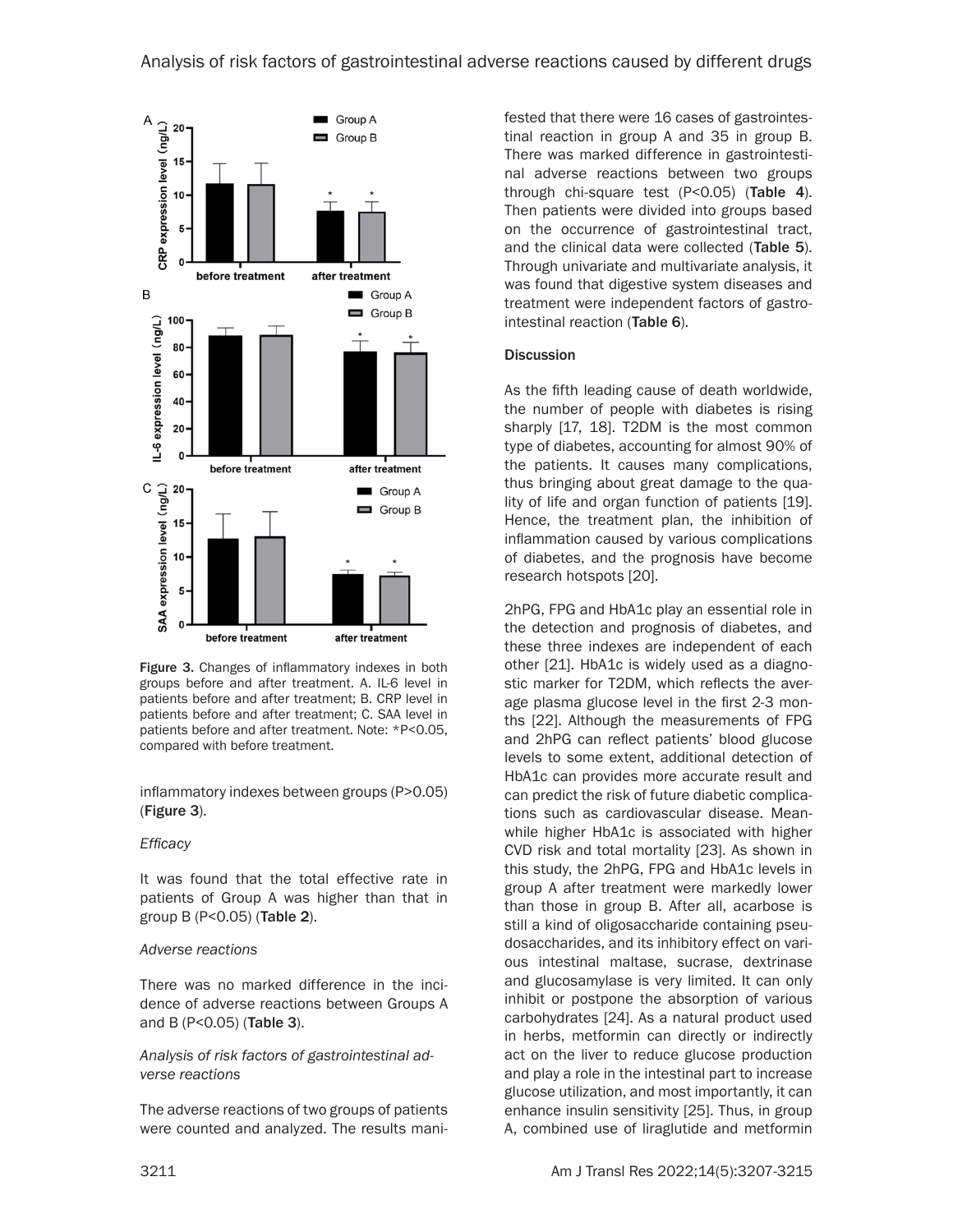|                      | Group A<br>$(n=40)$ | Group B<br>$(n=48)$ | $x^2$ | P     |
|----------------------|---------------------|---------------------|-------|-------|
| Markedly effective   | 26 (65.00)          | 21 (43.75)          |       | ۰     |
| Effective            | 12 (30.00)          | 15 (31.25)          |       |       |
| Ineffective          | 2(5.00)             | 12 (25.00)          |       |       |
| Total effective rate | 38 (95.00)          | 36 (75.00)          | 6.52  | 0.011 |

Table 2. Comparison of efficacy between two groups after treatment [n (%)]

Table 3. Comparison of efficacy between two groups after treatment [n (%)]

|                                                               | $(n=40)$ | Group A Group B<br>$(n=48)$ | $x^2$                    | P |
|---------------------------------------------------------------|----------|-----------------------------|--------------------------|---|
| Edema                                                         |          | $0(0.00)$ 1(2.08)           |                          |   |
| Nausea                                                        |          | $1(2.50)$ $1(2.08)$         | $\overline{\phantom{m}}$ |   |
| Hypoglycemia                                                  |          | $0(0.00)$ $1(2.08)$         |                          |   |
| Incidence of adverse reactions 2 (5.00) 3 (20.83) 0.064 0.801 |          |                             |                          |   |

Table 4. Comparison of incidence of gastrointestinal reactions

| Groups           | Occurred | Not occurred $x^2$ value P value |       |       |
|------------------|----------|----------------------------------|-------|-------|
| Group A $(n=40)$ | 16       | 24                               | 9.702 | 0.002 |
| Group B $(n=48)$ | 35       | 13                               |       |       |

has a better effect on glucose control in patients with diabetes.

From the level of C-peptide determination, the two indexes of C-peptide in group A were higher than those in group B after treatment. C-peptide and insulin are secreted from islet cells in an equal molecular way. Compared with insulin, C-peptide is higher and more stable, so it is generally used to evaluate islet cell function [26]. In view of the results of this study, the efficacy of liraglutide combined with metformin in group A was better.

As for inflammatory factors, the postoperative inflammatory factors of both groups decreased, but there was no obvious difference between two groups. Metformin can not only improve blood glucose control, but also increase the autophagy of CD4+ T cells, and the enhanced function of mitochondrial bioenergy can effectively reduce oxidation and inflammation [27]. However, acarbose also reduced the levels of inflammatory factors in T2DM patients [28]. Although both the two regimens reduced inflammatory factors, it is still vague which one was more effective. As to

the adverse reactions, it was found that the incidence of inflammatory reactions, especially gastrointestinal adverse reactions, in group A was less than that in group B, indicating that liraglutide combined with metformin is safer and more friendly to patients' gastrointestinal function.

To better determine the occurrence of gastrointestinal adverse reactions in patients, we carried out regression analysis. We found that the complicated with digestive system diseases and the treatment regimen were independently tied to gastrointestinal adverse reactions. As the most representative drug of α-glycosidase inhibitor, acarbose can delay the absorption of carbohydrates in the small intestine, and a large quantity of undigested carbohydrates reaches the large intestine. It is further decomposed under the action of intestinal bacteria, resulting in excessive gas production in the intestine [29]. The use of acar-

bose should start from a low dose, and the dosage can be gradually increased without gastrointestinal adverse reactions. If patients have gastrointestinal adverse reactions, it is necessary to change the drug treatment. The doctors should comprehensively evaluate patients' gastrointestinal system and formulate a gradually increased drug administration and slow feeding program, so as to avoid poor tolerance and compliance. Digestive tract disease is not a contraindication of liraglutide, but GLP-1 receptor agonists can delay gastric emptying and may aggravate the disease. It is suggested that the patients with digestive tract disease should switch to other hypoglycemic drugs with less gastrointestinal stimulation, such as insulin, sulfonylurea or glinide, etc. If it is necessary to use liraglutide, a low initial dose with gradual increase is recommended.

This research still has some shortcomings. First of all, there is no long-term follow-up of patients. Diabetes is a lifelong disease; The long-term use of the two drugs may cause drug resistance, whether the efficacy would be impaired needs further study. Secondly, the regression study has sample bias. Although we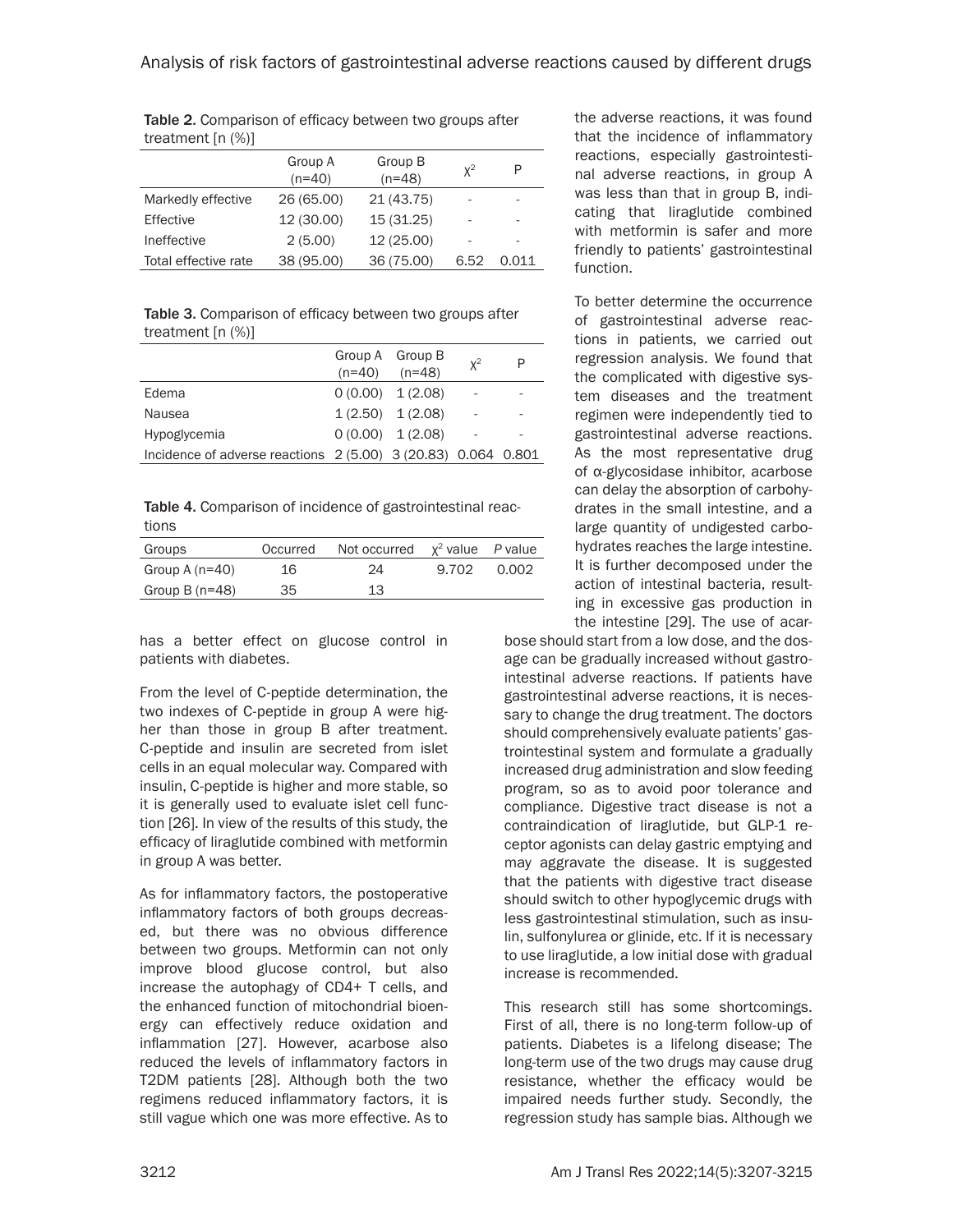# Analysis of risk factors of gastrointestinal adverse reactions caused by different drugs

| <b>ROUGE U.</b> AUSTRITUS LE COUTS             |                                                         |
|------------------------------------------------|---------------------------------------------------------|
| Factor                                         | Assignment                                              |
| Age $(X)$                                      | $<50=0$ ; $>50=1$                                       |
| BMI(X)                                         | $<$ 23 kg/m <sup>2</sup> = 0; ≥23 kg/m <sup>2</sup> = 1 |
| Course of disease (X)                          | $<$ 3.5 years = 0; $\geq$ 3.5 years = 1                 |
| Gender (X)                                     | Male = $0$ ; Female = $1$                               |
| History of alcoholism (X)                      | Yes = 0: $No = 1$                                       |
| History of smoking (X)                         | Yes = 0: $No = 1$                                       |
| Hypertension (X)                               | Yes = 0: $No = 1$                                       |
| Diabetes (X)                                   | Yes = 0: $No = 1$                                       |
| Obstructive pulmonary emphysema (X)            | Yes = 0: $No = 1$                                       |
| Complicated with digestive system diseases (X) | Yes = 0: $No = 1$                                       |
| Treatment plans (X)                            | Liraglutide combined with metformin $=0$ ;              |
|                                                | Liraglutide combined with acarbose $=1$                 |
| Gastrointestinal adverse reactions (Y)         | Yes = 1: $No = 0$                                       |

## Table 5. Assignment table

#### Table 6. Logistics regression analysis

| Factor                                     | Univariate analysis |          |             | Multivariate analysis |                  |              |
|--------------------------------------------|---------------------|----------|-------------|-----------------------|------------------|--------------|
|                                            | P value             | OR value | 95 CI%      |                       | P value OR value | 95 CI%       |
| Age                                        | 0.871               | 0.924    | 0.353-2.414 |                       |                  |              |
| <b>BMI</b>                                 | 0.259               | 0.611    | 0.260-1.438 |                       |                  |              |
| Course of disease                          | 0.956               | 0.975    | 0.407-2.337 |                       |                  |              |
| Gender                                     | 0.259               | 1.636    | 0.696-3.848 |                       |                  |              |
| History of alcoholism                      | 0.370               | 1.477    | 0.630-3.460 |                       |                  |              |
| History of smoking                         | 0.554               | 0.743    | 0.277-1.990 |                       |                  |              |
| Hypertension                               | 0.209               | 0.578    | 0.246-1.358 | 0.021                 | 3.217            | 1.196-8.652  |
| <b>Diabetes</b>                            | 0.274               | 1.735    | 0.646-4.656 |                       |                  |              |
| Obstructive pulmonary emphysema            | 0.218               | 2.069    | 0.651-6.579 |                       |                  |              |
| Complicated with digestive system diseases | 0.002               | 4.038    | 1.646-9.908 | 0.003                 | 4.536            | 1.698-12.122 |
| Treatment plans                            | 0.015               | 0.276    | 0.098-0.780 | 0.013                 | 0.236            | 0.075-0.740  |

have compared the baseline data, the bias of the results cannot be avoided. Thus, we hope to conduct long-term follow-up and randomized controlled trials to improve the conclusions.

To sum up, compared with liraglutide and acarbose, liraglutide combined with metformin is more effective in controlling glucose during T2DM treatment. Although there is no remarkable difference in eliminating inflammation, liraglutide combined with acarbose can increase the incidence of gastrointestinal adverse reactions in T2DM patients. It is recommended to use liraglutide combined with metformin.

#### Acknowledgements

This study was supported by project of Henan Province Mdical Science and Technology Tackling Program (Grant No: LHGJ20190263 and

LHGJ20190218), and Key scientific research projects of universities in Henan Province (Grant No: 20A320034).

#### Disclosure of conflict of interest

None.

Address correspondence to: Pengfei Jiao, Department of Respiratory, The First Affiliated Hospital of Zhengzhou University, No. 1, Jianshe East Road, Zhengzhou 450052, Henan, China. E-mail: [fccjiaopf@zzu.edu.cn](mailto:fccjiaopf@zzu.edu.cn)

#### References

[1] Tong HV, Luu NK, Son HA, Hoan NV, Hung TT, Velavan TP and Toan NL. Adiponectin and proinflammatory cytokines are modulated in Vietnamese patients with type 2 diabetes mellitus. J Diabetes Investig 2017; 8: 295-305.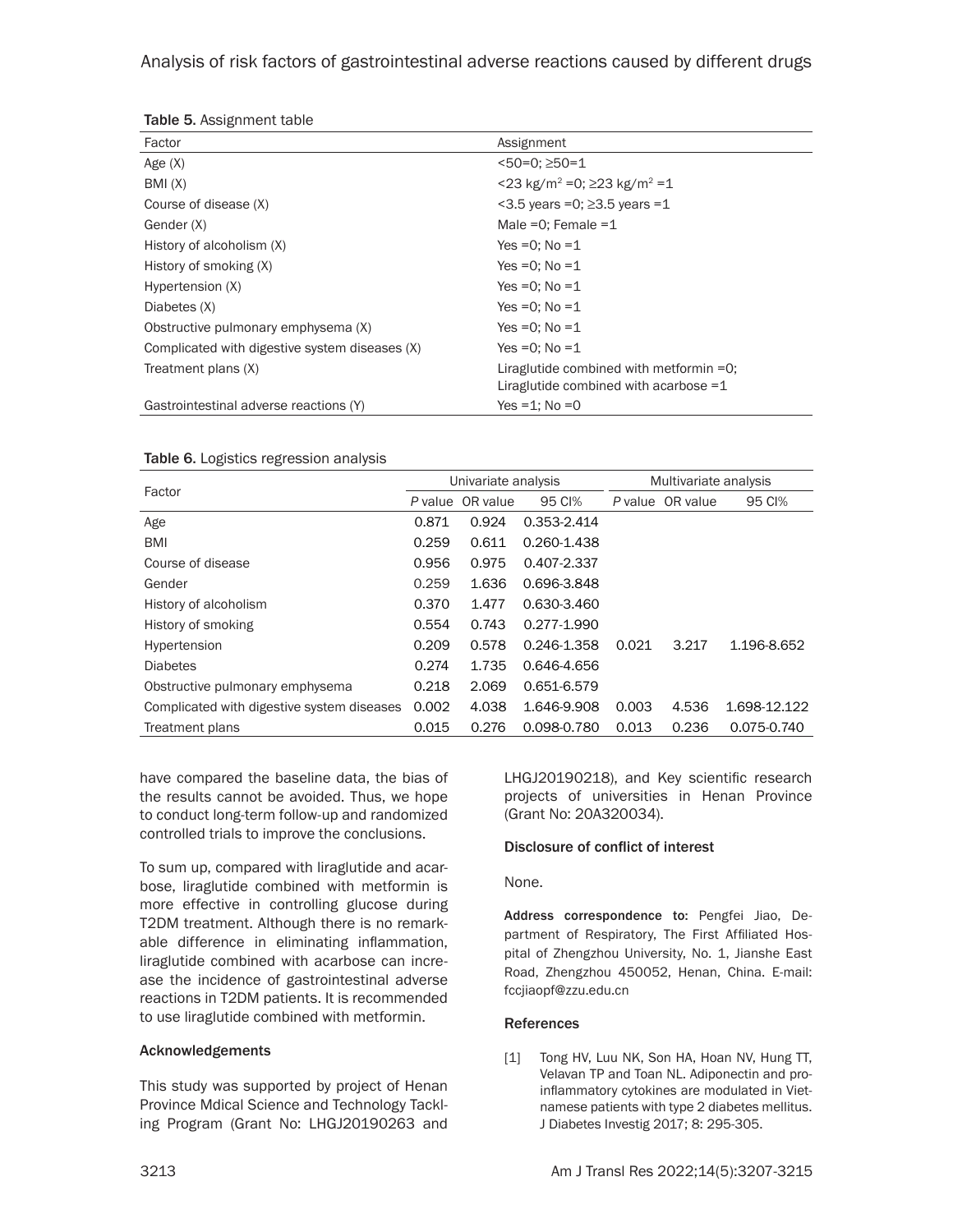- [2] Yu L, Li Y, Du C, Zhao W, Zhang H, Yang Y, Sun A, Song X and Feng Z. Pattern recognition receptor-mediated chronic inflammation in the development and progression of obesity-related metabolic diseases. Mediators Inflamm 2019; 2019: 5271295.
- [3] Wang K, Liang Y, Su Y and Wang L. DhHP-6 ameliorates hepatic oxidative stress and insulin resistance in type 2 diabetes mellitus through the PI3K/AKT and AMPK pathway. Biochem J 2020; 477: 2363-2381.
- [4] Li J, Cao YF, Sun XY, Han L, Li SN, Gu WQ, Song M, Jiang CT, Yang X and Fang ZZ. Plasma tyrosine and its interaction with low high-density lipoprotein cholesterol and the risk of type 2 diabetes mellitus in Chinese. J Diabetes Investig 2019; 10: 491-498.
- [5] Antonio-Villa NE, Bello-Chavolla OY, Vargas-Vazquez A, Mehta R and Aguilar-Salinas CA; Metabolic Syndrome Study Group. The combination of insulin resistance and visceral adipose tissue estimation improves the performance of metabolic syndrome as a predictor of type 2 diabetes. Diabet Med 2020; 37: 1192-1201.
- [6] Xu Y, Wang L, He J, Bi Y, Li M, Wang T, Wang L, Jiang Y, Dai M, Lu J, Xu M, Li Y, Hu N, Li J, Mi S, Chen CS, Li G, Mu Y, Zhao J, Kong L, Chen J, Lai S, Wang W, Zhao W and Ning G; 2010 China Noncommunicable Disease Surveillance Group. Prevalence and control of diabetes in Chinese adults. JAMA 2013; 310: 948-959.
- [7] Jacobsen LV, Flint A, Olsen AK and Ingwersen SH. Liraglutide in type 2 diabetes mellitus: clinical pharmacokinetics and pharmacodynamics. Clin Pharmacokinet 2016; 55: 657- 672.
- [8] Seppa K, Toots M, Reimets R, Jagomae T, Koppel T, Pallase M, Hasselholt S, Krogsbaek Mikkelsen M, Randel Nyengaard J, Vasar E, Terasmaa A and Plaas M. GLP-1 receptor agonist liraglutide has a neuroprotective effect on an aged rat model of Wolfram syndrome. Sci Rep 2019; 9: 15742.
- [9] Harris S, Abrahamson MJ, Ceriello A, Charpentier G, Evans M, Lehmann R, Liebl A, Linjawi S, Holt RIG, Hosszúfalusi N, Rutten G and Vilsbøll T. Clinical considerations when initiating and titrating insulin degludec/liraglutide (IDegLira) in people with type 2 diabetes. Drugs 2020; 80: 147-165.
- [10] Zhu H, Zhang Y, Shi Z, Lu D, Li T, Ding Y, Ruan Y and Xu A. The neuroprotection of liraglutide against ischaemia-induced apoptosis through the activation of the PI3K/AKT and MAPK pathways. Sci Rep 2016; 6: 26859.
- [11] Sharma A, Ambrosy AP, DeVore AD, Margulies KB, McNulty SE, Mentz RJ, Hernandez AF, Michael Felker G, Cooper LB, Lala A, Vader J,

Groake JD, Borlaug BA and Velazquez EJ. Liraglutide and weight loss among patients with advanced heart failure and a reduced ejection fraction: insights from the FIGHT trial. ESC Heart Fail 2018; 5: 1035-1043.

- [12] Yancy CW, Jessup M, Bozkurt B, Butler J, Casey DE Jr, Drazner MH, Fonarow GC, Geraci SA, Horwich T, Januzzi JL, Johnson MR, Kasper EK, Levy WC, Masoudi FA, McBride PE, McMurray JJ, Mitchell JE, Peterson PN, Riegel B, Sam F, Stevenson LW, Tang WH, Tsai EJ and Wilkoff BL; American College of Cardiology Foundation; American Heart Association Task Force on Practice Guidelines. 2013 ACCF/AHA guideline for the management of heart failure: a report of the American College of Cardiology Foundation/American Heart Association Task Force on Practice Guidelines. J Am Coll Cardiol 2013; 62: e147-239.
- [13] Madsen KS, Kahler P, Kahler LKA, Madsbad S, Gnesin F, Metzendorf MI, Richter B and Hemmingsen B. Metformin and second- or thirdgeneration sulphonylurea combination therapy for adults with type 2 diabetes mellitus. Cochrane Database Syst Rev 2019; 4: CD012368.
- [14] Zilov AV, Abdelaziz SI, AlShammary A, Al Zahrani A, Amir A, Assaad Khalil SH, Brand K, Elkafrawy N, Hassoun AAK, Jahed A, Jarrah N, Mrabeti S and Paruk I. Mechanisms of action of metformin with special reference to cardiovascular protection. Diabetes Metab Res Rev 2019; 35: e3173.
- [15] Zhang F, Xu S, Tang L, Pan X and Tong N. Acarbose with comparable glucose-lowering but superior weight-loss efficacy to dipeptidyl peptidase-4 inhibitors: a systematic review and network meta-analysis of randomized controlled trials. Front Endocrinol (Lausanne) 2020; 11: 288.
- [16] Pulgar Suarez M, Gomez Guedes P, Aguado Diaz M, Menendez Alvarez S, Garcia Garaboa A, Rodriguez Gonzalez I and Gonzalez Pelaez C. Validity of new diagnostic criteria for type 2 diabetes mellitus. Impact of its application in a health care area. Aten Primaria 2001; 27: 111- 115.
- [17] GBD 2019 Risk Factors Collaborators. Global burden of 87 risk factors in 204 countries and territories, 1990-2019: a systematic analysis for the Global Burden of Disease Study 2019. Lancet 2020; 396: 1223-1249.
- [18] Saeedi P, Petersohn I, Salpea P, Malanda B, Karuranga S, Unwin N, Colagiuri S, Guariguata L, Motala AA, Ogurtsova K, Shaw JE, Bright D and Williams R; IDF Diabetes Atlas Committee. Global and regional diabetes prevalence estimates for 2019 and projections for 2030 and 2045: results from the International Diabetes